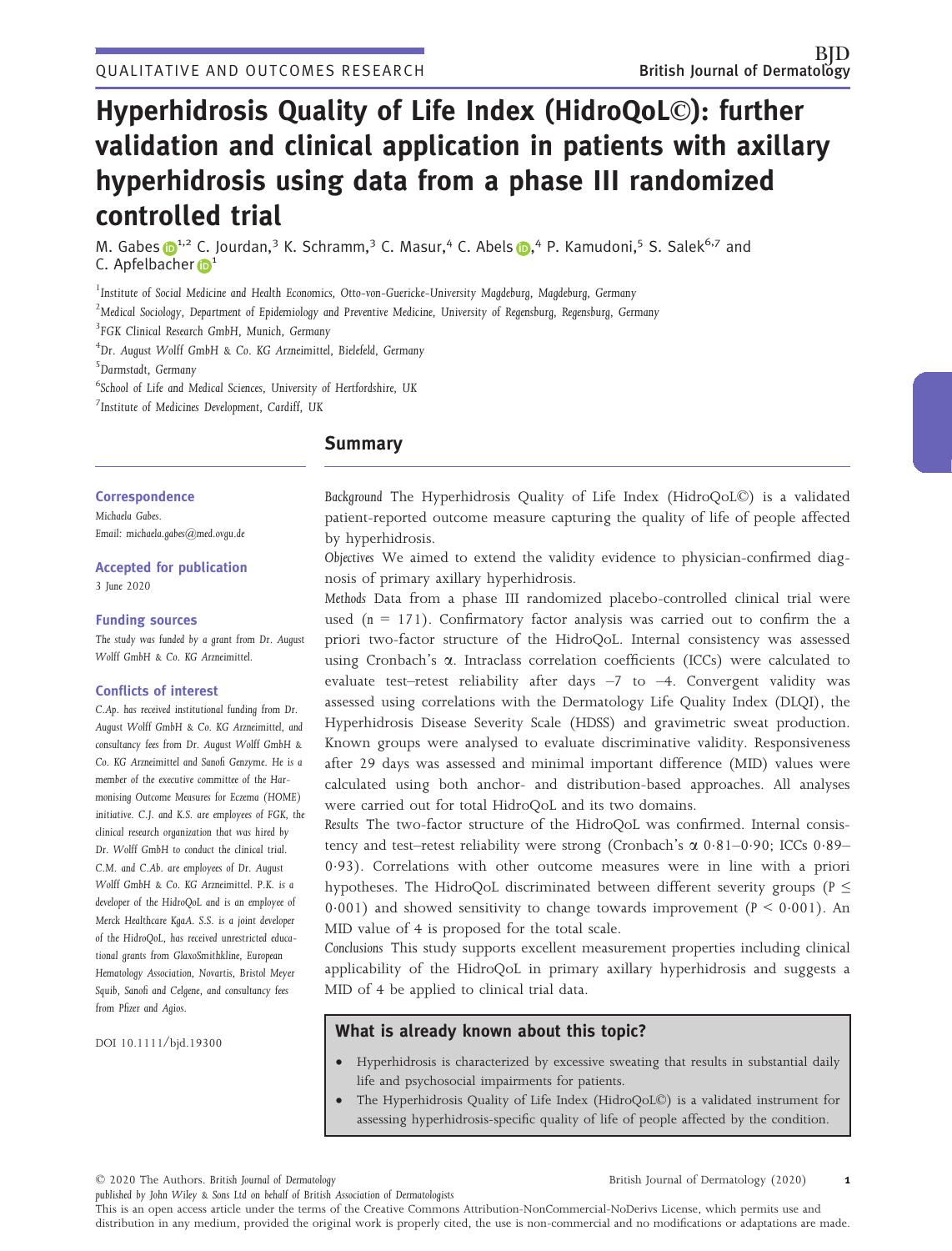• The HidroQoL was developed and tested in a nonclinic population.

# What does this study add?

- This study provides further evidence on the strong measurement properties of the HidroQoL based on a phase III trial in a population of patients with hyperhidrosis.
- It establishes optimal psychometric performance of the HidroQoL in patients with physician-confirmed primary axillary hyperhidrosis.
- It confirms the HidroQoL's ability to detect change based on an interventional study.
- It establishes a minimal important difference value of the HidroQoL, estimated at a value of 4.

# What are the clinical implications of the work?

- The HidroQoL can be used to evaluate the effects of new treatments for axillary hyperhidrosis in clinical trials from the patients' perspective.
- The HidroQoL is ready to be used in clinical trials in primary axillary hyperhidrosis.

Hyperhidrosis is a disorder of the autonomic nervous system that is characterized by excessive sweating beyond physiological needs. It is classified as either primary, due to a sympathetic dysregulation leading to disproportionate sweating, or secondary, as a result of an underlying medical condition or the use of prescription medications.<sup>1</sup> Primary hyperhidrosis can be generalized or focal, whereby focal hyperhidrosis is typically symmetrically localized to the axillae (axillary hyperhidrosis), hands and feet (palmar and plantar hyperhidrosis), but may also involve other areas of the body, such as the face (craniofacial hyperhidrosis).<sup>2,3</sup> In the USA, a prevalence of 28% was reported, of which around half have axillary hyperhidrosis.<sup>4</sup> In another study in Germany, the prevalence was 163% including 61% of patients with frequent or continuous disturbing sweating.<sup>5</sup> It ranges in severity from being a little bit damp to extreme dripping. Therefore, hyperhidrosis can substantially impair the quality of life (QoL) of affected patients, such as limitations in daily activities, social relationships, study and work, life and emotional well-being.<sup>1,6,7</sup>

To measure QoL, patient-reported outcome measures (PROMs), which means self-completed questionnaires, are used in clinical trials to reflect the patient's perspective.<sup>8</sup> Several PROMs capturing the perspective of patients with hyperhidrosis have been identified in a review, $2$  such as the Hyperhidrosis Quality of Life Questionnaire (HQLQ),<sup>9</sup> the Hyperhidrosis Impact Questionnaire (HHIQ), $^{10}$  the Hyperhidrosis Questionnaire  $(HQ)^{11}$  and the Hyperhidrosis Quality of Life Index (HidroQoL©).12,13 In this review, the HidroQoL was the preferred instrument by a small group of patients with moderate-to-severe hyperhidrosis as it covered everything important and was easy to complete.<sup>2</sup>

The HidroQoL assesses QoL impacts in hyperhidrosis. With 18 items on two domains, it is a short, but comprehensive measure. The first domain with six items refers to daily life activities and the second domain with 12 items covers the psychosocial life of the patients (Figure 1). Each item has three response options (no, not at all = 0; a little = 1; very much  $= 2$ ), with a total score range from 0 to 36. The recall period is 7 days. It was developed recently by a group of researchers in the UK. Patients with self-reported hyperhidrosis (different types) were involved in the item elicitation.<sup>7</sup> In its initial validation, it showed evidence for excellent measurement properties (structural validity, internal consistency, test– retest reliability, construct validity and responsiveness) and its use in both routine clinical practice and in research for the assessment of QoL impacts in different types of self-reported hyperhidrosis. Furthermore, minimal important difference (MID) values for the total HidroQoL were established.<sup>12,13</sup>

The aims of this study were (i) to evaluate the psychometric properties of the HidroQoL in patients with physician-confirmed primary hyperhidrosis, thus extending the initial validity evidence generated by Kamudoni et  $dl$ ;<sup>13</sup> and (ii) to examine the clinical application as well as establish the MID threshold of the HidroQoL in this population.



Figure 1 Composition of the Hyperhidrosis Quality of Life Index (HidroQoL).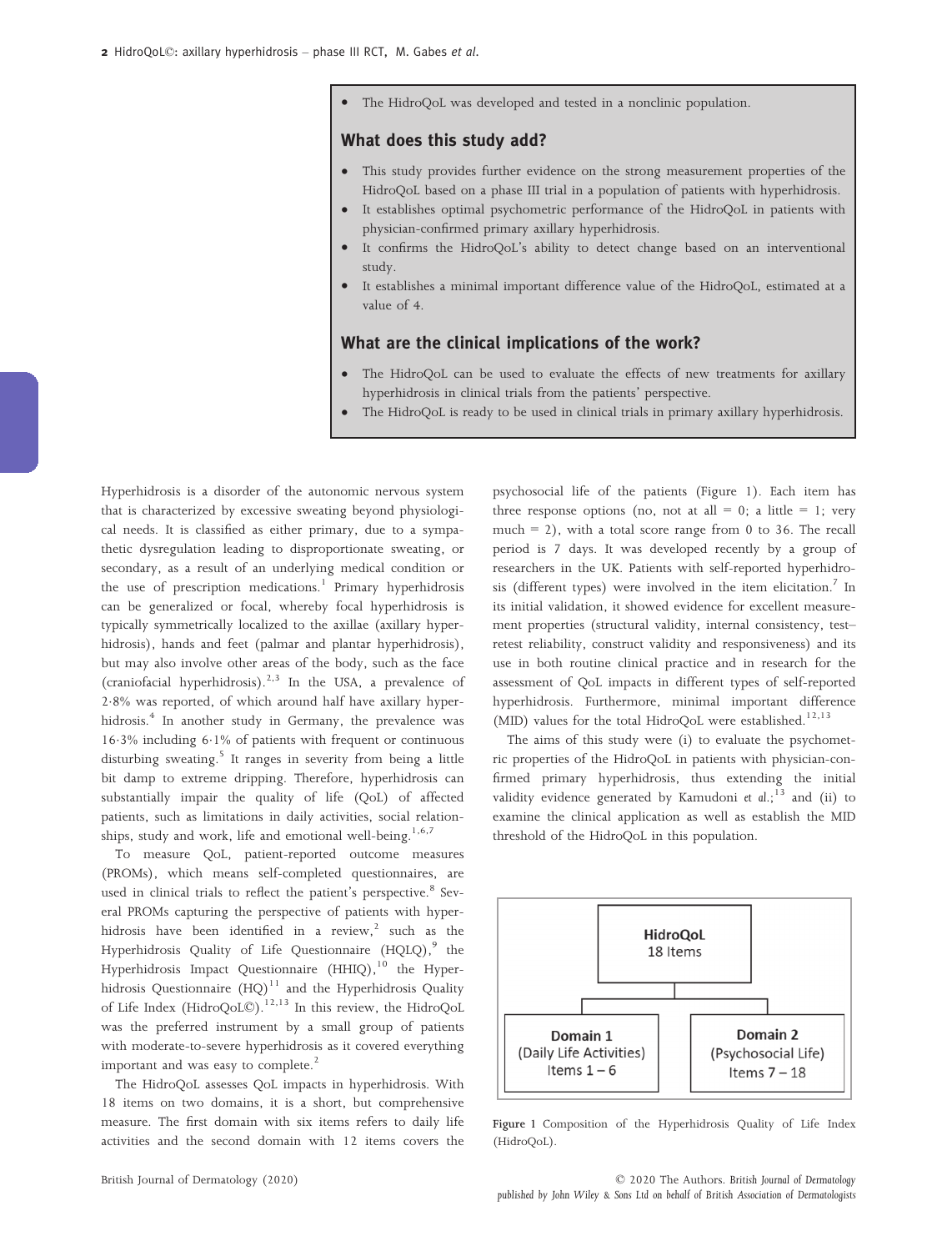# Patients and Methods

Patients with severe primary axillary hyperhidrosis were asked to complete the HidroQoL four times during the phase III randomized placebo-controlled part of a clinical trial investigating the effects of a topical cream containing 1% glycopyrronium bromide. The safety and efficacy of this topical cream was reported recently.<sup>14</sup> The study was registered (ClinicalTrials.gov identifier: NCT03658616) and ethical approval was given by the corresponding ethics committees of the different countries.

A translation office produced seven linguistically validated versions of the HidroQoL. Cognitive debriefing interviews with a representative sample of the target population revealed that items were easily understood by the participants, which supported conceptual and linguistic equivalence as well as cultural appropriateness.

The phase III trial was multicentre  $(n = 34)$  and multicountry (Germany, Austria, Poland, Hungary, UK, Sweden and Denmark). Data were collected using the HidroQoL, the Hyperhidrosis Disease Severity Scale (HDSS) and the Dermatology Life Quality Index (DLQI). The HDSS is a scale for the assessment of disease severity and daily life impairment in patients with hyperhidrosis. It is a single item asking the patient to rate the severity of their hyperhidrosis on a four-point scale.<sup>4,15</sup> The DLQI consists of 10 questions concerning patients' perception of the impact of skin diseases on aspects of their QoL over the last week.<sup>16</sup> It is the most frequently used PROM in randomized controlled trials (RCTs) in dermatology. In addition, gravimetric sweat production was measured in milligrams for a duration of 5 min according to an internal standard operating procedure/manual and as already performed in the previous trial.<sup>14</sup> Data of the HidroQoL and the HDSS were collected at all four timepoints [days –7 to –4 (screening), day 1 (baseline), day 15 and day 29], DLQI data were collected from day 1 to day 29 and gravimetric sweat production was assessed at screening, baseline and day 29 (Figure 2). The study was sponsored by Dr. August Wolff GmbH & Co. KG Arzneimittel.

#### Data analysis

Psychometric analyses were performed to evaluate structural validity, internal consistency, test–retest reliability, construct

validity, responsiveness (ability to detect change over time) and MID values. All statistical analyses were performed using SAS 9.4 and IBM SPSS Statistics 25.0.

## Structural validity

A confirmatory factor analysis (CFA) was carried out at screening (days  $-7$  to  $-4$ ) to confirm the two-factor structure of the HidroQoL in the current study population. The following goodness-of-fit indices were used: comparative fit index ≥ 0.95, root mean square error of approximation  $\leq$  0.08, standardized root mean square residual  $\leq 0.08$  and Chi square/ degrees of freedom ratio  $(\chi^2/df) < 3$  (see Table 1).<sup>17-19</sup>

#### Internal consistency

Cronbach's a was calculated for the HidroQoL total and the two domain scales. Cronbach's  $\alpha \geq 0.7$  was considered to be appropriate.<sup>19</sup>

# Test–retest reliability

Patients were classified as stable when they had no change in their HDSS score. Test–retest reliability was assessed twice, once before the intervention was started (from screening to baseline) and once when the intervention had started (from baseline to day 15). Intraclass correlation coefficients (ICCs) with 95% confidence intervals (CIs) were calculated. An ICC  $\geq$  $0.7$  was considered to be acceptable.<sup>19</sup>

## Convergent and discriminant validity

We assumed that our PROM validly measures the construct to be measured, which is hyperhidrosis-specific QoL. This was evaluated by estimating the magnitude of correlations with the DLQI, HDSS and the gravimetric sweat production at baseline. We formulated a priori hypotheses and expected Spearman rank correlations with the DLQI  $\geq$  0.5 because both instruments measure a similar construct, namely health-related QoL. The HDSS measures severity, which is a related, but dissimilar construct to health-related QoL. We expected correlations of between 03 and 05. The gravimetric sweat



Figure 2 Data collection. DLQI, Dermatology Life Quality Index; HDSS, Hyperhidrosis Disease Severity Scale; HidroQoL, Hyperhidrosis Quality of Life Index.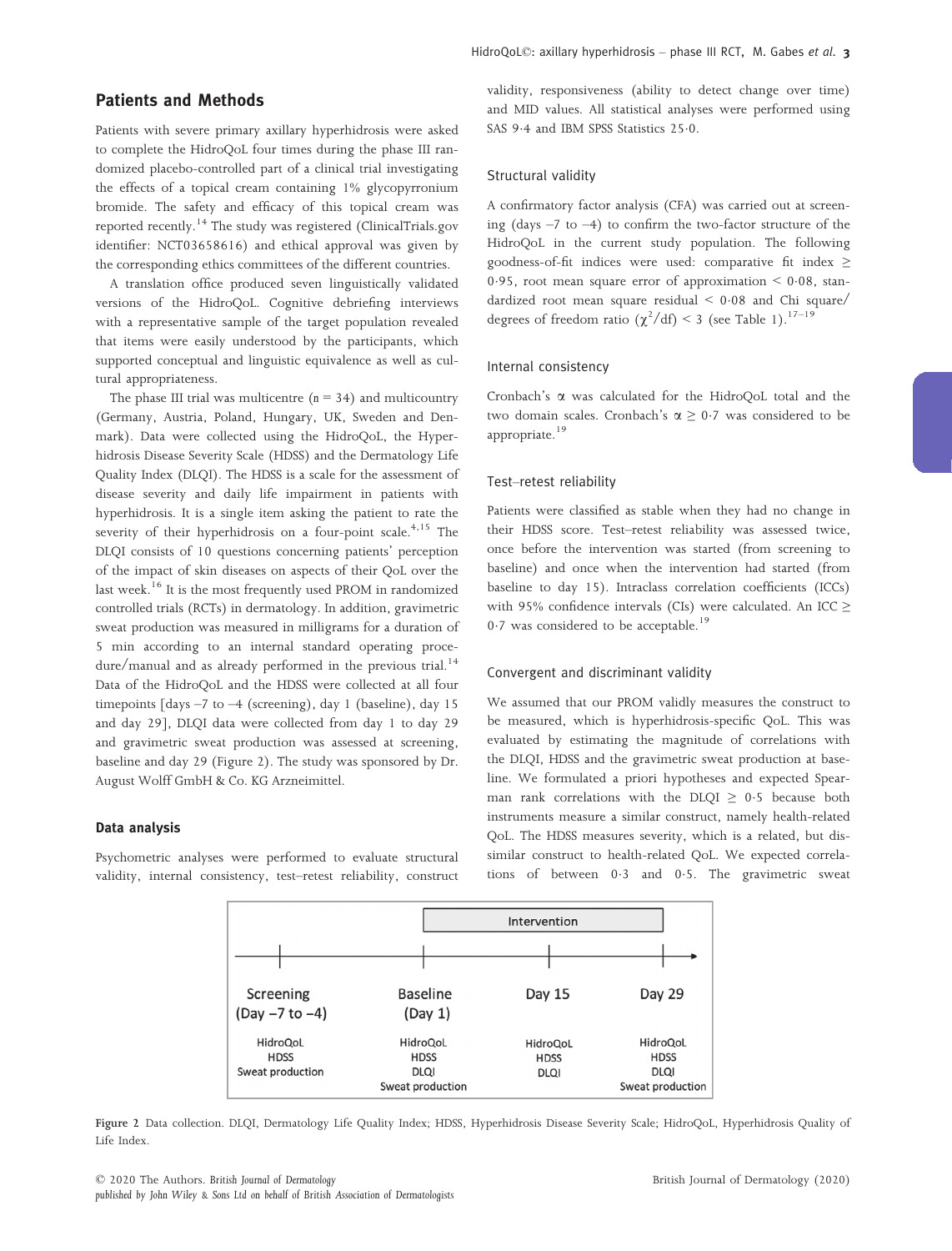Table 1 Goodness-of-fit indices for the HidroQoL  $(n = 169)$ 

|                        | Goodness-of-fit index                     | Acceptable<br>model fit | HidroQoL                                 |
|------------------------|-------------------------------------------|-------------------------|------------------------------------------|
| <b>CFI</b>             | Comparative fit index                     | > 0.95                  | 0.815                                    |
| <b>RMSEA</b>           | Root mean square                          | < 0.08                  | 0.084                                    |
|                        | error of approximation                    |                         | $(90\% \; \text{CI})$<br>$0.071 - 0.097$ |
| <b>SRMR</b>            | Standardized root mean<br>square residual | < 0.08                  | 0.074                                    |
| $\gamma^2/\mathrm{df}$ | Chi squared/degrees<br>of freedom ratio   | $\leq$ 3                | 2.179                                    |

CI, confidence interval; HidroQoL, Hyperhidrosis Quality of Life Index

production was classified as an objective measure and, therefore, an unrelated construct, and correlations were expected to be low  $( $0.3$ ).$ 

# Known-groups validity

We assessed whether there were differences in the HidroQoL scores between clinically or demographically distinct groups, i.e. sex, age categories and disease severity, at baseline. We did not expect any differences between male and female patients and between different age categories (18–29, 30–39, 40–49, 50–59,  $\geq 60$  years). However, we expected significant differences between different severity levels according to the HDSS. A Mann–Whitney U-test and Kruskal–Wallis one-way ANOVA were carried out.

#### Responsiveness

The HidroQoL's responsiveness was assessed using two alternative approaches, including (i) a comparison of scores across patients according to change in HDSS scores before and after the intervention; and (ii) a correlation of the HidroQoL scores against corresponding HDSS and DLQI change scores and change in the gravimetric sweat production.

Firstly, we compared HidroQoL scores before and after the intervention. The HDSS change score after day 29 served as an anchor. In order to see if the anchor could be considered appropriate, the HDSS change score was correlated with the HidroQoL change scores and a correlation  $> 0.3$  was considered to be appropriate.<sup>20</sup> Afterwards, patients were grouped according to the anchor. A Kruskal–Wallis test over all HDSS change score groups was carried out and we expected those groups to significantly differ from each other in their Hidro-QoL scores. Furthermore, scores before and after the intervention were compared using nonparametric Wilcoxon matchedpair tests (because the data were not normally distributed). A significant improvement in QoL scores for the improving conditions (where HDSS improved) was expected. Finally, effect sizes were calculated to define the magnitude of those effects

 $(r = Z/\sqrt{N}$ ; with  $r < 0.3$ : small,  $0.3 < r < 0.5$ : moderate, r  $> 0.5$ : large effect).

Secondly, the HidroQoL change scores were compared with other outcome measurement instruments. The HidroQoL change scores were correlated with other outcome measure change scores (again HDSS, DLQI and gravimetric sweat production) using the Spearman rank correlation coefficient. The following a priori hypotheses were tested:

- Correlations with changes in instruments measuring similar constructs (DLQI) should be  $\geq 0.5$ .
- Correlations with changes in instruments measuring related, but dissimilar constructs (HDSS) should be lower (between  $0.5$  and  $0.3$ ).
- Correlations with changes in instruments measuring unrelated constructs (gravimetric sweat production) should be  $< 0.3$ .

# Estimation of minimal important difference

MID is the smallest difference in scores that patients perceive as beneficial. $21$  It can be seen as a threshold and any change greater than this threshold can be interpreted to be clinically meaningful.<sup>22</sup> We used three approaches to define MID values: an anchor-based approach, a distribution-based approach and an integration of both.

Using the anchor-based approach, the HDSS and the DLQI served as anchors because their change scores had shown an acceptable correlation with the HidroQoL change scores  $(> 0.3)$ . Using the HDSS as an anchor, patients were grouped according to their HDSS change scores. Because the DLQI is a multi-item tool, two different methods were used when defining what is minimally improved in order to group the patients according to the anchor. Firstly, an established banding was applied to the DLQI.<sup>23</sup> A one-category change towards improvement was considered to be slightly improved and patients were grouped according to their DLQI category change scores. Secondly, given MID values for the DLOI in patients with hyperhidrosis  $(2.2-5.0)^{24}$  were used to form five different groups. For all approaches, the mean score change in the slightly improving group provided the MID estimate.<sup>12,25</sup> The mean change method is also one of the most commonly found in the literature.

The distribution-based approach is based on the statistical characteristics of the baseline sample. Two methods have been proven to provide valid MID values, the half  $SD^{26}$  and the standard error of measurement [SEM =  $\sigma_{\rm x}\sqrt{(1-\text{rel})}$ ], where  $\sigma_{\rm x}$  $=$  SD of the scale or subscale and rel  $=$  reliability of the scale or subscale (internal consistency). $27$ 

The integrated approach integrates the anchor-based and distribution-based methods using the upper bound of a onetail 95% CI for the mean score change in the 'no change' group. The following formula was used: mean score change in the patient group that did not change  $+ 1.645 \times$  standard error (SE).<sup>12,28</sup> Patients were equally grouped as when using the classical anchor-based approach.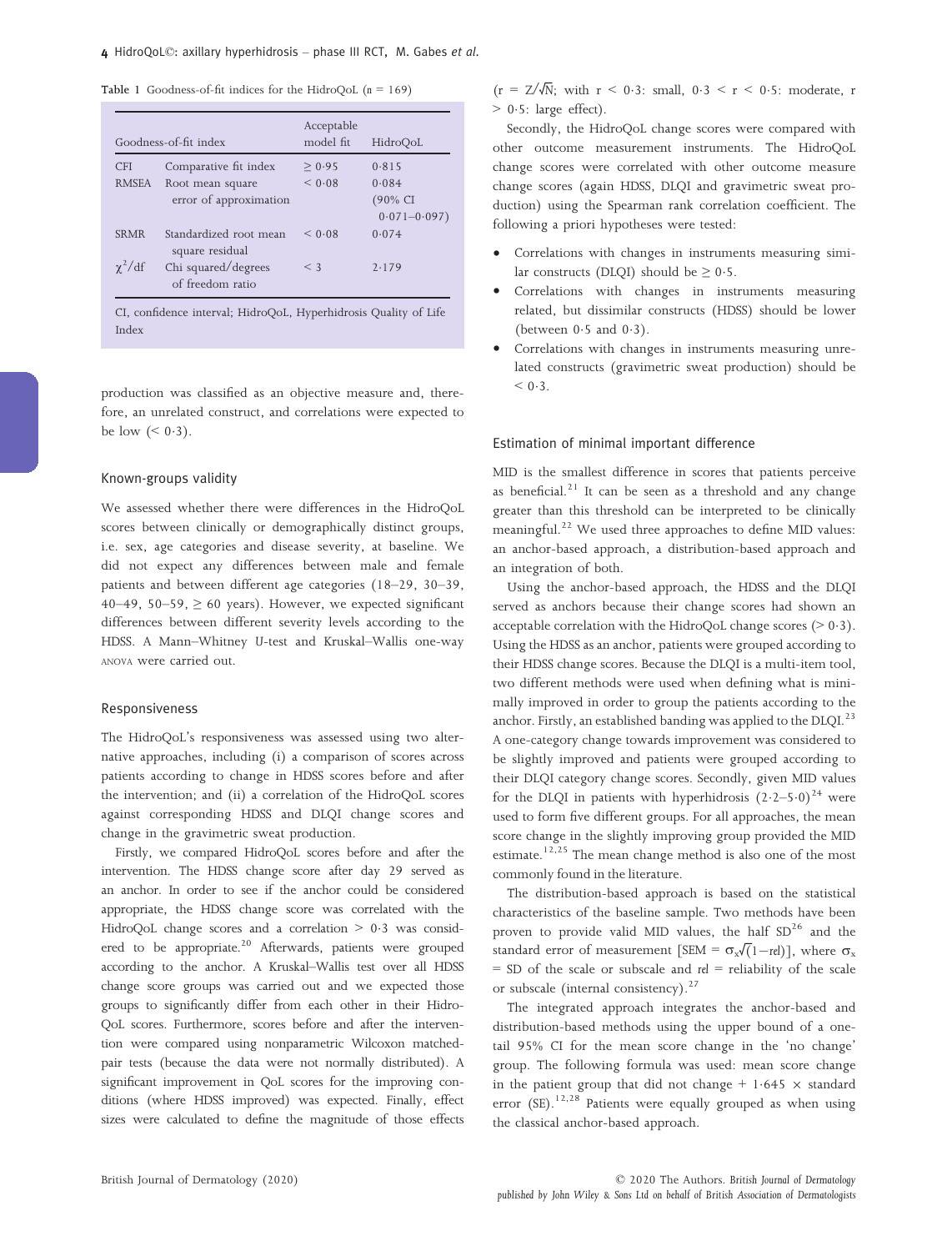# Demographic characteristics of the study participants

The sample consisted of 171 patients with severe primary axillary hyperhidrosis. Eighty-seven (509%) patients were male and 84 (49.1%) were female. The patients had a mean  $\pm$  SD age of 37 $\cdot$ 57  $\pm$  12 $\cdot$ 09 and a median of 36 (range 18–65) years.

# Distribution of response categories

The distribution of responses was assessed. The items showed a negative skew reflecting some ceiling effects. This was not surprising as only patients with severe primary axillary hyperhidrosis were included in the study. The highest response category was chosen by 26–91% of the patients.

# Structural validity

Goodness-of-fit indices for the HidroQoL indicated an acceptable model fit as two indices were below the a priori stated cut-off values (Table 1). Regarding the first three indices, at least one criterion should be met for a sufficient structural validity rating, $19$  which was fulfilled by the HidroQoL. Standardized factor loadings for the corresponding factors were high ( $> 0.3$ ), except for item 1 where the SE was the highest (Table 2).

#### Internal consistency

We found a Cronbach's  $\alpha$  of 0.90 for the HidroQoL total scale, 0.81 for the first domain (daily life activities) and a

|  | Table 2 Standardized factor loadings and standard errors (SE) |  |  |  |
|--|---------------------------------------------------------------|--|--|--|
|  |                                                               |  |  |  |

|         | Factor 1 |           | Factor 2 |           |
|---------|----------|-----------|----------|-----------|
|         | Estimate | <b>SE</b> | Estimate | <b>SE</b> |
| Item 1  | 0.1668   | 0.0831    |          |           |
| Item 2  | 0.6923   | 0.0512    |          |           |
| Item 3  | 0.7609   | 0.0455    |          |           |
| Item 4  | 0.4556   | 0.0699    |          |           |
| Item 5  | 0.5300   | 0.0646    |          |           |
| Item 6  | 0.6599   | 0.0540    |          |           |
| Item 7  |          |           | 0.4851   | 0.0652    |
| Item 8  |          |           | 0.5296   | 0.0618    |
| Item 9  |          |           | 0.5449   | 0.0606    |
| Item 10 |          |           | 0.5351   | 0.0614    |
| Item 11 |          |           | 0.3692   | 0.0726    |
| Item 12 |          |           | 0.5617   | 0.0592    |
| Item 13 |          |           | 0.5851   | 0.0572    |
| Item 14 |          |           | 0.4378   | 0.0685    |
| Item 15 |          |           | 0.6303   | 0.0532    |
| Item 16 |          |           | 0.5642   | 0.0590    |
| Item 17 |          |           | 0.6371   | 0.0525    |
| Item 18 |          |           | 0.7060   | 0.0459    |

Cronbach's  $\alpha$  of 0.87 for the second domain (psychosocial life) ( $n = 169$ ). The findings were consistent with those of Kamudoni et al. 13

## Test–retest reliability

The ICCs from screening to baseline without any intervention were strong and almost identical with the findings of Kamudoni et al.<sup>13</sup> (Table 3). From screening to baseline, 95 patients were stable in their HDSS; from baseline to day 15, 144 patients were stable. From baseline to day 15, ICCs were lower because the intervention had started and the time interval was longer, although patients reported no change in their HDSS score (Figure 3).

## Convergent and discriminant validity

All correlations between HidroQoL scores and other subjective/objective measures were in line with our hypotheses (Table 4).

# Known-groups validity

We were able to confirm all our expectations. There were no significant differences in the HidroQoL total and the two domain scores between sexes ( $P \ge 0.216$ ) and different age categories ( $P \ge 0.485$ ). However, differences between different severity groups ( $HDSS = 2, 3, 4$ ) were significant for the total and the two domain scores ( $n = 169$ ,  $P < 0.001$ ). This is in line with the findings of Kamudoni et al.<sup>13</sup> The HidroQoL is capable of distinguishing between patients experiencing different levels of self-reported disease severity (based on the HDSS scores).

#### Responsiveness

Using the first approach, the HidroQoL total change score had a correlation of 053, domain 1 (daily life activities) had a correlation of 056, and domain 2 (psychosocial life) had a correlation of 0.48 with the HDSS change score  $(n = 162)$ . The anchor was therefore considered as appropriate and patients were grouped according to their HDSS change scores. The Kruskal–Wallis tests disclosed that patients with different HDSS change scores differed significantly in their HidroQoL scores ( $n = 162$ ;  $P < 0.001$ ). There was a significant difference  $(P < 0.001)$  in the HidroQoL total change and the two domain change scores in those reporting a change (HDSS change score  $\leq -1$ ) vs. those reporting no change (HDSS) change score = 0). Single Wilcoxon U-tests were calculated for the 'no change' group (HDSS change score  $= 0$ ), the 'slightly better' group (HDSS change score  $= -1$ ) and the 'somewhat better' group (HDSS change score  $= -2$ ). For the 'slightly worse' group (HDSS change score  $= 1$ ) and the 'a good deal better' group (HDSS change score  $= -3$ ) only descriptive statistics are presented because the sample size was small (Table 5). Even patients experiencing no change according to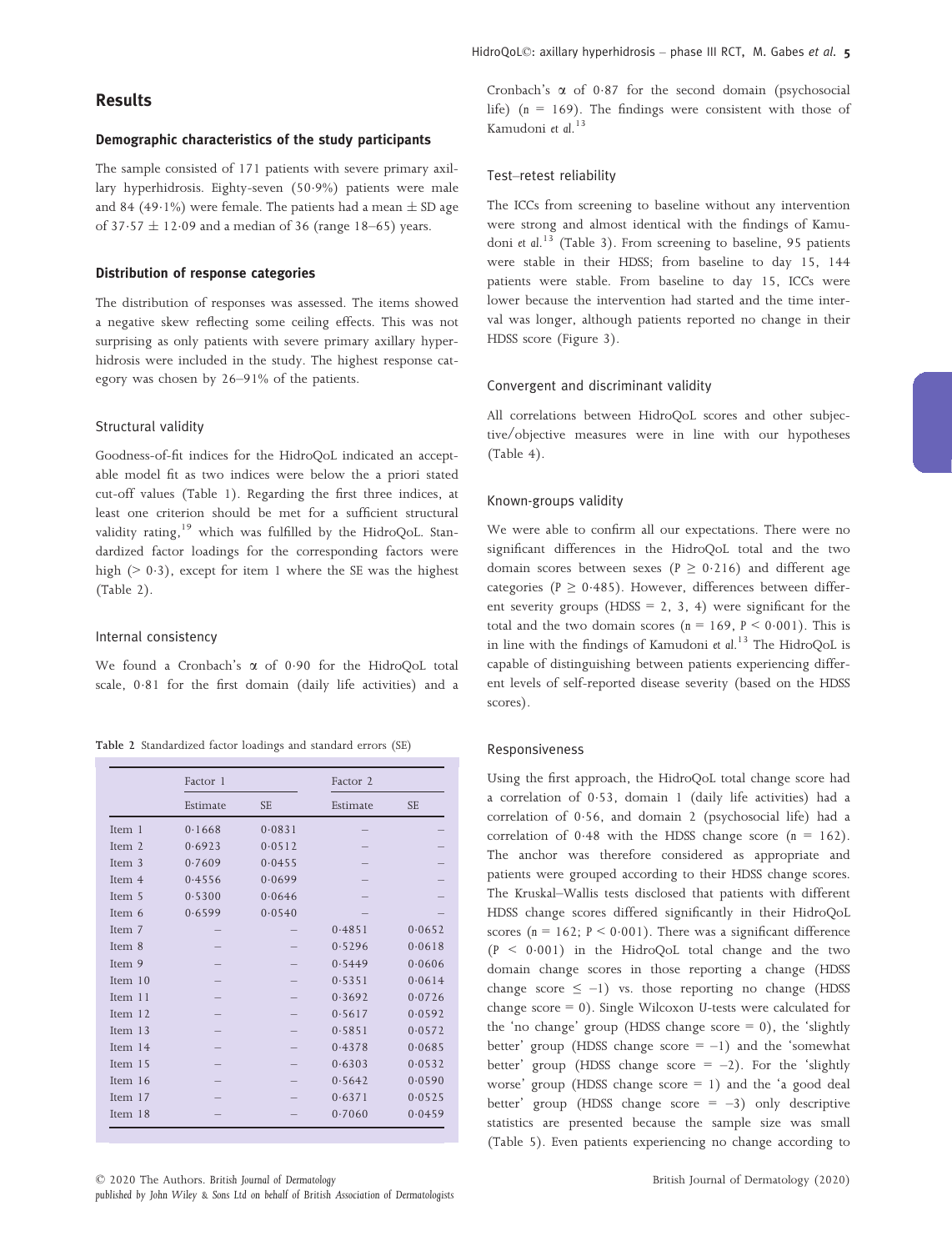Table 3 Intraclass correlation coefficients for the Hyperhidrosis Quality of Life Index total and the two domain scores before and with intervention

|                                     |                                                                                | Intraclass correlation coefficient (95% CIs)                               |                                                               |  |  |  |  |
|-------------------------------------|--------------------------------------------------------------------------------|----------------------------------------------------------------------------|---------------------------------------------------------------|--|--|--|--|
|                                     | Before intervention: from<br>screening to baseline<br>$\text{(days -7 to -4)}$ | With intervention:<br>from baseline to<br>day 15 (14 days)                 |                                                               |  |  |  |  |
| Total score<br>Domain 1<br>Domain 2 | $0.93(0.897 - 0.954)$<br>$0.89(0.841 - 0.929)$<br>$0.92(0.879 - 0.947)$        | $0.61(0.280 - 0.771)$<br>$0.53(0.173 - 0.710)$<br>$0.66$ $(0.383 - 0.800)$ | $0.93(0.89-0.95)$<br>$0.88(0.83 - 0.92)$<br>$0.91(0.87-0.94)$ |  |  |  |  |

CI, confidence interval. **bold** indicates values are sufficient  $(P > 0.7)$ , not significant



Figure 3 Hyperhidrosis Quality of Life Index (HidroQoL) mean scores for stable patients from screening to baseline (<sup>n</sup> <sup>=</sup> 95, left diagram) and from baseline to day 15 ( $n = 144$ , right diagram).

Table 4 Correlations of the HidroQoL total and the two domain scores with the HDSS, DLQI and the gravimetric sweat production (GSP)

|                | HidroQoL total | Domain 1  | Domain 2  | <b>HDSS</b> | <b>DLQI</b> | <b>GSP</b> |
|----------------|----------------|-----------|-----------|-------------|-------------|------------|
| HidroQoL total |                | 0.81      | 0.97      | 0.45        | 0.69        | 0.08       |
| Domain 1       |                |           | 0.67      | 0.47        | 0.62        | 0.07       |
| Domain 2       |                |           |           | 0.40        | 0.65        | 0.09       |
| <b>HDSS</b>    |                |           |           |             | 0.35        | 0.15       |
| <b>DLQI</b>    |                |           |           |             |             | 0.07       |
| <b>GSP</b>     |                |           |           |             |             |            |
|                | $n = 170$      | $n = 170$ | $n = 170$ | $n = 169$   | $n = 170$   | $n = 166$  |

bold indicates hypotheses confirmed. DLQI, Dermatology Life Quality Index; HDSS, Hyperhidrosis Disease Severity Scale; HidroQoL, Hyperhidrosis Quality of Life Index.

their HDSS, significantly improved in their HidroQoL scores after day 29. Effect sizes were moderate to high.

Using the second approach, correlations with other outcome measure change scores were mostly in line with our hypotheses (Table 6).

## Estimation of minimal important difference values

Using different approaches, several MID values were calculated and are presented in Table 7. Kamudoni $12$  proposed a MID of 3 for the HidroQoL total score. We found MID values for the total score from 1.9 to 6.8 and tend to suggest a

British Journal of Dermatology (2020)

MID of 4 which is 1 point above the MID proposed by Kamudoni.<sup>12</sup>

# **Discussion**

All results were consistent with the initial validation of Kamudoni et al. 12,13 and confirmed the psychometric properties of the HidroQoL.

We could confirm the two-factor structure of the HidroQoL with an acceptable model fit. The scale and the two subscales showed strong internal consistency, and test–retest reliability between screening and baseline was excellent. The results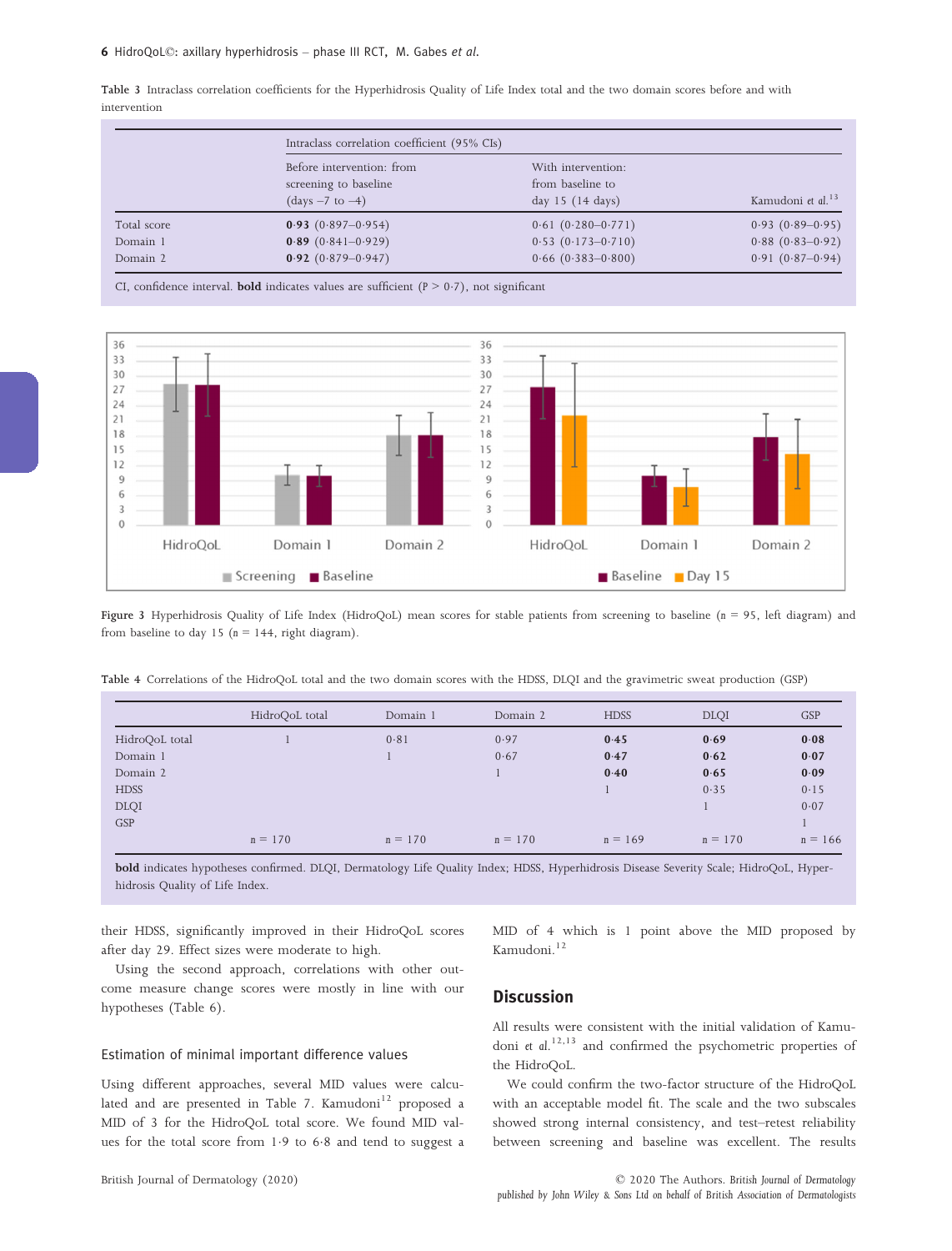#### Table 5 HidroQoL responsiveness using HDSS change scores<sup>a</sup>

| Anchor         |                 |             | Change scores  |                        |                      |          |                      |          |  |
|----------------|-----------------|-------------|----------------|------------------------|----------------------|----------|----------------------|----------|--|
| HDSS cs        | Patient group   | $\mathbf n$ | Scale          | Mean baseline $\pm$ SD | Mean day $29 \pm SD$ | Z        | P-value <sup>b</sup> | ES       |  |
| $\overline{0}$ | No change       | 90          | HidroQoL total | $27.71 \pm 5.95$       | $24.79 \pm 8.78$     | $-5.035$ | < 0.001              | $-0.531$ |  |
|                |                 |             | Domain 1       | $9.978 \pm 2.08$       | $8.75 \pm 3.27$      | $-4.742$ | < 0.001              | $-0.500$ |  |
|                |                 |             | Domain 2       | $17.73 + 4.34$         | $16.04 \pm 5.93$     | $-4.221$ | < 0.001              | $-0.445$ |  |
| $-1$           | Slightly better | 38          | HidroQoL total | $27.47 + 6.06$         | $20.68 \pm 8.07$     | $-5.059$ | < 0.001              | $-0.821$ |  |
|                |                 |             | Domain 1       | $10.05 \pm 1.93$       | $7.11 \pm 2.82$      | $-5.101$ | < 0.001              | $-0.828$ |  |
|                |                 |             | Domain 2       | $17.42 + 4.48$         | $13.58 \pm 5.58$     | $-4.522$ | < 0.001              | $-0.734$ |  |
| $-2$           | Somewhat better | 23          | HidroQoL total | $28.30 \pm 7.65$       | $10.91 + 9.20$       | $-4.107$ | < 0.001              | $-0.856$ |  |
|                |                 |             | Domain 1       | $10.30 \pm 2.62$       | $3.57 \pm 2.83$      | $-4.113$ | < 0.001              | $-0.858$ |  |
|                |                 |             | Domain 2       | $18.04 \pm 5.58$       | $7.39 \pm 6.63$      | $-4.019$ | < 0.001              | $-0.838$ |  |

cs, change score; ES, effect size; HDSS, Hyperhidrosis Disease Severity Scale; HidroQoL, Hyperhidrosis Quality of Life Index.  ${}^{\rm a}n$  < 10 for the patient groups 'slightly worse' (HDSS change score = 1) and 'a good deal better' (HDSS change score = –3); <sup>b</sup>Wilcoxon matched-pair test.

Table 6 Correlations of the Hyperhidrosis Quality of Life Index (HidroQoL) total change score and the two domains with the HDSS change score, DLQI change score and change in the gravimetric sweat production (GSP)

|                   | HidroQoL total cs | Domain 1 cs | Domain 2 cs | HDSS cs   | DLOI cs   | Change in GSP |
|-------------------|-------------------|-------------|-------------|-----------|-----------|---------------|
| HidroQoL total cs |                   | 0.88        | 0.95        | 0.53      | 0.55      | 0.18          |
| Domain 1 cs       |                   |             | 0.72        | 0.56      | 0.52      | 0.11          |
| Domain 2 cs       |                   |             |             | 0.48      | 0.53      | 0.22          |
| HDSS cs           |                   |             |             |           | 0.37      | 0.11          |
| DLQI cs           |                   |             |             |           |           | 0.21          |
| Change in GSP     |                   |             |             |           |           |               |
|                   | $n = 163$         | $n = 163$   | $n = 163$   | $n = 162$ | $n = 163$ | $n = 152$     |

bold indicates hypotheses (almost) confirmed. cs, change score; DLQI, Dermatology Life Quality Index; HDSS, Hyperhidrosis Disease Severity Scale.

|  |  |  |  | Table 7 Minimal important difference (MID) values using different approaches |
|--|--|--|--|------------------------------------------------------------------------------|
|  |  |  |  |                                                                              |

|                | Anchor-based approach |                   |                   | Distribution-based<br>approach |              | Integrated approach |                   |                   |
|----------------|-----------------------|-------------------|-------------------|--------------------------------|--------------|---------------------|-------------------|-------------------|
|                | <b>HDSS</b>           | DLOI <sup>a</sup> | DLOI <sup>b</sup> | $\frac{1}{2}$ SD               | SEM baseline | <b>HDSS</b>         | DLOI <sup>a</sup> | DLOI <sup>b</sup> |
| HidroQoL total | 6.8                   | 4.5               | 3.4               | 3.09                           | 1.93         | 3.79                | 3.43              | 3.79              |
| Domain 1       | 2.9                   | 1.9               | 1.5               | 1.05                           | 0.91         | 1.57                | 1.57              | 1.64              |
| Domain 2       | 3.8                   | 2.6               | 1.9               | 2.27                           | 1.65         | 2.29                | 1.96              | 2.25              |

DLQI, Dermatology Life Quality Index; HDSS, Hyperhidrosis Disease Severity Scale; HidroQoL, Hyperhidrosis Quality of Life Index; SEM, standard error of measurement. <sup>a</sup>category change, <sup>b</sup>MID change.

regarding construct validity were in line with all our hypotheses. We showed that the HidroQoL is capable of discriminating between patients experiencing different levels of change, and single Wilcoxon U-tests demonstrated that all patients whose HDSS score improved had significantly better HidroQoL scores at day 29. Even when the patients did not report any change in their HDSS score, HidroQoL scores significantly improved. This shows that the HidroQoL is a more sensitive tool towards change than the HDSS and allows us to assess responsiveness to improvement. In order to interpret change scores and to make them useful for routine clinical practice, we calculated cut-off scores, namely MID values. Using different approaches and two anchors (HDSS and DLQI), several MID values were found. We synthesized our findings and agreed on a MID value of 4 for the HidroQoL total score  $(Kamudoni<sup>12</sup>$  proposed a MID value of 3 for the HidroQoL). This can be justified by the fact that this validation study used data from an RCT with physician-diagnosed primary axillary hyperhidrosis with a more homogeneous sample than the sample used by Kamudoni et al., $12,13$  who included patients with self-reported hyperhidrosis, encompassing patients with different manifestations of their hyperhidrosis (not just axillary hyperhidrosis, but also palmoplantar and generalized hyperhidrosis). For these reasons, it is not surprising that a 'higher' change score of 4 compared with the proposed 3 is needed to be perceived as beneficial by the patients.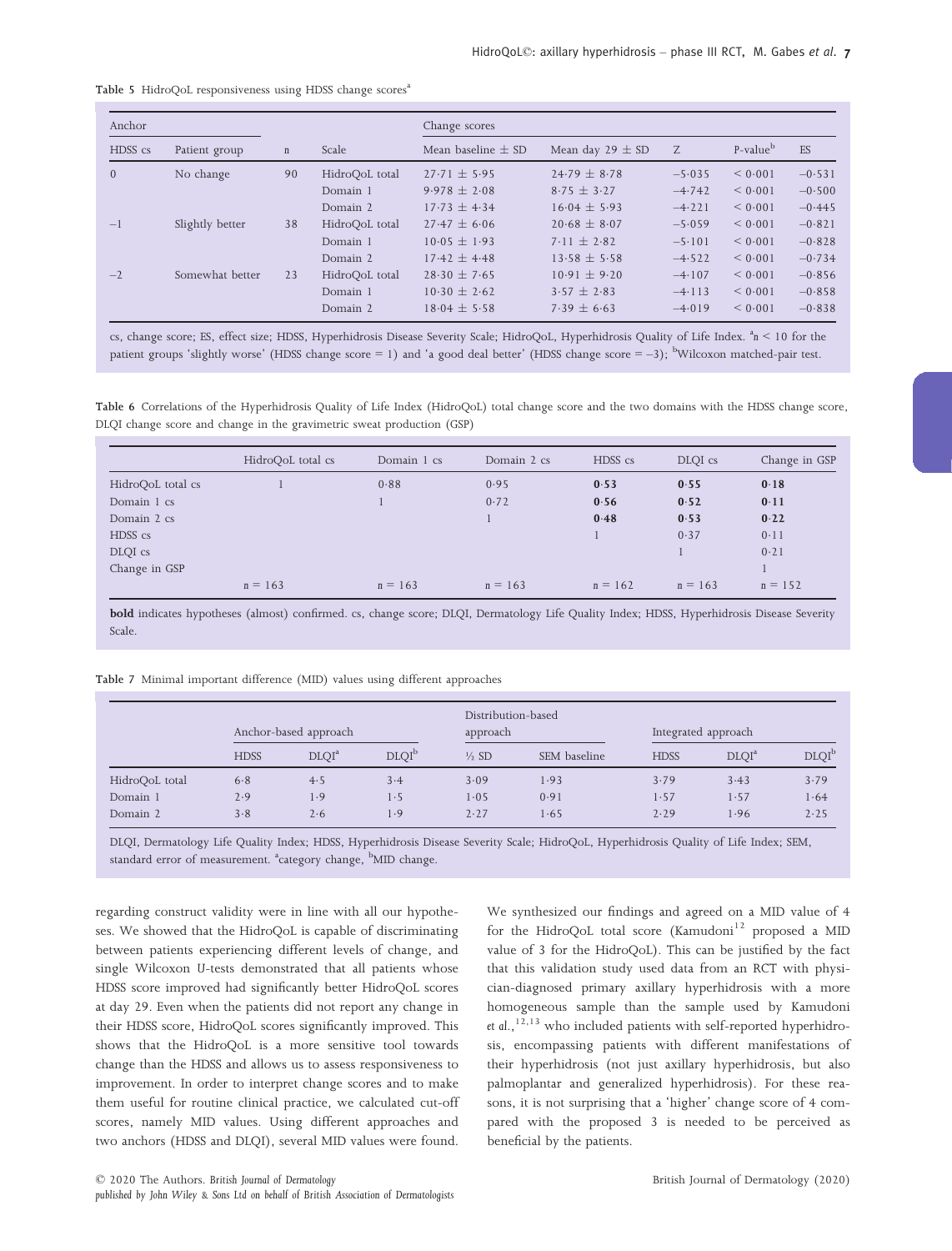Regarding PROMs in hyperhidrosis, recent advances included the development of the Axillary Sweating Daily Diary<sup>29</sup> or the Hyperhidrosis Disease Severity Measure-Axillary.<sup>30</sup> Those two instruments were developed and validated to assess axillary sweating severity. Health-related QoL is a different, more complex construct than severity and, therefore, a multi-item, multidomain PROM is needed. For this reason, the HidroQoL is a true QoL instrument and its use is following the most appropriate scientific approach.

A strength of this study is the clinical confirmation of the patient's diagnosis. Because the study was conducted in the context of an RCT that was compliant with good clinical practice guidelines, almost all patients from baseline completed the consecutive follow-up assessments. The sample size of 171 patients was adequate. A larger sample size (> 300) would have allowed for the application of item response (modern test) theory approaches to provide additional evidence for validity as Kamudoni et al.<sup>13</sup> have carried out. Furthermore, SAS codes were quality-controlled to reduce susceptibility to errors. As a limitation of this study, the use of the HDSS and the DLQI as anchors can be mentioned. The HDSS for example is a single item combining two concepts in one question. Even the DLQI has several serious issues, e.g. double-barrelled and redundant items and evidence for insufficient measurement properties. $31,32$  In this study, data were collected across multiple countries using different language versions of the Hidro-QoL. Validating a PROM across different countries is challenging as cultural differences might bias the data. However, prior to use in this study, the original HidroQoL developed in English (UK) was linguistically validated to support different language versions. The results of the cognitive interviews in the context of the linguistic validation also provide a bridge from the original content validation in hyperhidrosis in general to axillary hyperhidrosis. Another limitation is the fact that only patients with moderate-to-severe hyperhidrosis with a HDSS of 3 or 4 were included in the study population. Patients with mild hyperhidrosis were not represented in the sample.

Data from an ongoing phase IIIb study will be used to extend the evidence presented by further psychometric analyses.

In conclusion, this study showed good measurement properties of the HidroQoL in terms of validity reliability and responsiveness to change. Findings from our analyses are consistent with the validity evidence generated in the original development and validation of the HidroQoL. It can be used in RCTs for the assessment of QoL impacts in primary axillary hyperhidrosis.

# References

- 1 Doolittle J, Walker P, Mills T, Thurston J. Hyperhidrosis: an update on prevalence and severity in the United States. Arch Dermatol Res 2016; 308:743–9.
- 2 Wade R, Jones-Diette J, Wright K et al. Hyperhidrosis quality of life measures: review and patient perspective. J Dermatol Treat 2019; 30:303–8.
- 3 Vorkamp T, Foo FJ, Khan S et al. Hyperhidrosis: evolving concepts and a comprehensive review. Surgeon 2010; 8:287–92.
- 4 Strutton DR, Kowalski JW, Glaser DA, Stang PE. US prevalence of hyperhidrosis and impact on individuals with axillary hyperhidrosis: results from a national survey. J Am Acad Dermatol 2004; 51:241–8.
- 5 Augustin M, Radtke MA, Herberger K et al. Prevalence and disease burden of hyperhidrosis in the adult population. Dermatology 2013;  $227:10-13$ .
- 6 Hamm H, Naumann MK, Kowalski JW et al. Primary focal hyperhidrosis: disease characteristics and functional impairment. Dermatology 2006; 212:343–53.
- 7 Kamudoni P, Mueller B, Halford J et al. The impact of hyperhidrosis on patients' daily life and quality of life: a qualitative investigation. Health Qual Life Outcomes 2017; 15:121.
- 8 Marshall S, Haywood K, Fitzpatrick R. Impact of patient-reported outcome measures on routine practice: a structured review. J Eval Clin Pract 2006; 12:559–68.
- 9 de Campos JR, Kauffman P, Werebe Ede C et al. Quality of life, before and after thoracic sympathectomy: report on 378 operated patients. Ann Thorac Surg 2003; 76:886–91.
- 10 Naumann MK, Hamm H, Lowe NJ. Effect of botulinum toxin type A on quality of life measures in patients with excessive axillary sweating: a randomized controlled trial. Br J Dermatol 2002; 147:1218–26.
- 11 Kuo CH, Yen M, Lin PC. Developing an instrument to measure quality of life of patients with hyperhidrosis. J Nurs Res 2004; 12:21–30.
- 12 Kamudoni P. Development, Validation and Clinical Application of a Patient-reported Outcome Measure in Hyperhidrosis: The Hyperhidrosis Quality of Life Index (HidroQoL©). PhD thesis. Cardiff: Cardiff University, School of Pharmacy and Pharmaceutical Sciences; 2014.
- 13 Kamudoni P, Mueller B, Salek MS. The development and validation of a disease-specific quality of life measure in hyperhidrosis: the Hyperhidrosis Quality of Life Index (HidroQoL©). Qual Life Res 2015; 24:1017–27.
- 14 Masur C, Soeberdt M, Kilic A et al. Safety and efficacy of topical formulations containing 05, 1 and 2% glycopyrronium bromide in patients with primary axillary hyperhidrosis: a randomized, double-blind, placebo-controlled study. Br J Dermatol 2020; 182:229–31.
- 15 Varella AYM, Fukuda JM, Teivelis MP et al. Translation and validation of Hyperhidrosis Disease Severity Scale. Rev Assoc Med Bras 1992; 2016(62):843–7.
- 16 Finlay AY, Khan GK. Dermatology Life Quality Index (DLQI) a simple practical measure for routine clinical use. Clin Exp Dermatol 1994; 19:210–16.
- 17 Guillemin F, Bombardier C, Beaton D. Cross-cultural adaptation of health-related quality of life measures: literature review and proposed guidelines. J Clin Epidemiol 1993; 46:1417–32.
- 18 Moosbrugger H, Schermelleh-Engel K. Exploratorische (EFA) und Konfirmatorische Faktorenanalyse (CFA). In: Testtheorie und Fragebogenkonstruktion (Moosbrugger H, Kelava A, eds). Berlin, Heidelberg: Springer, 2012; 326–43.
- 19 Prinsen CAC, Mokkink LB, Bouter LM et al. COSMIN guideline for systematic reviews of patient-reported outcome measures. Qual Life Res 2018; 27:1147–57.
- 20 Revicki D, Hays RD, Cella D, Sloan J. Recommended methods for determining responsiveness and minimally important differences for patient-reported outcomes. J Clin Epidemiol 2008; 61:102–9.
- 21 Jaeschke R, Singer J, Guyatt GH. Measurement of health status. Control ClinTrials 1989; 10:407–15.